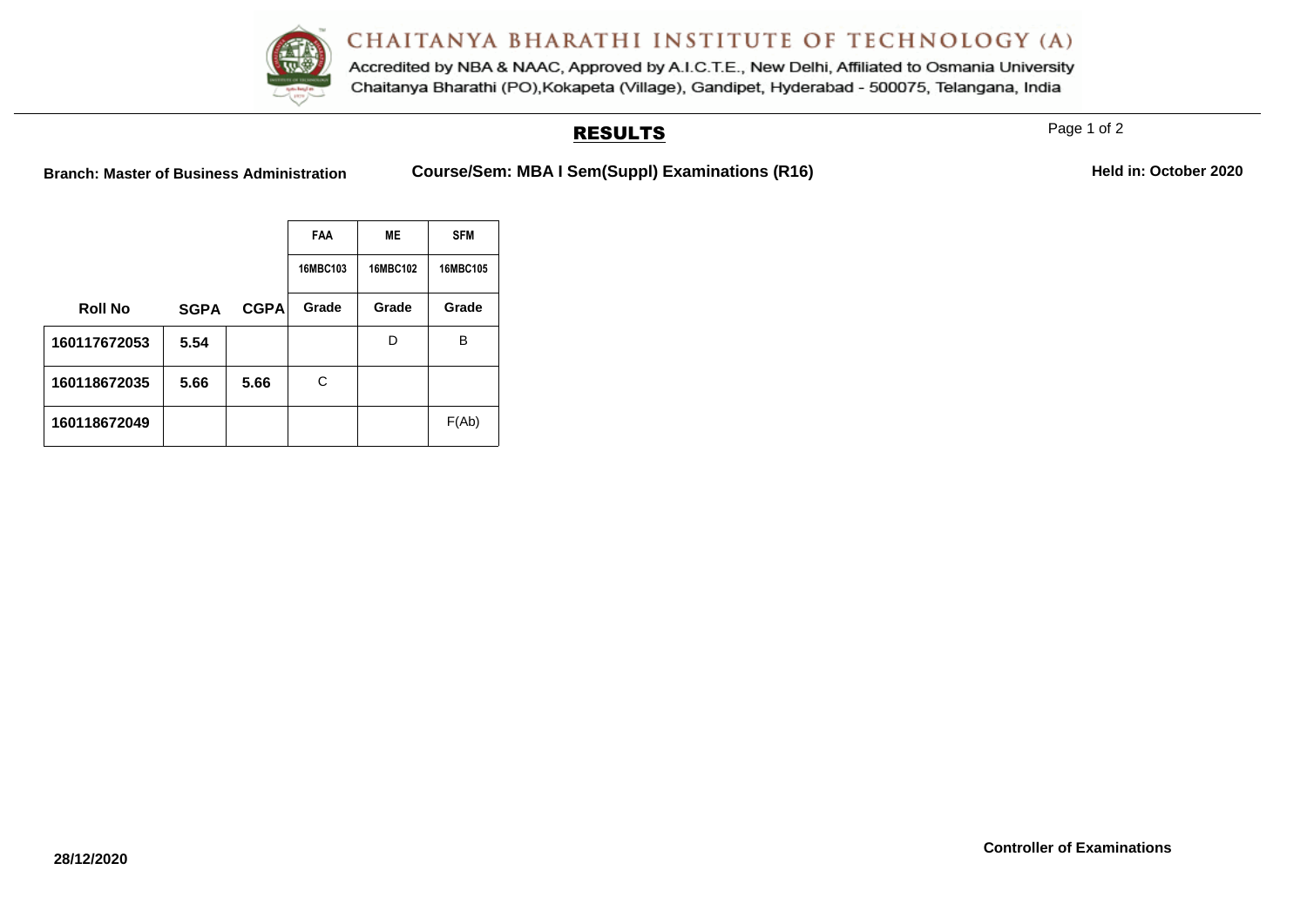

Accredited by NBA & NAAC, Approved by A.I.C.T.E., New Delhi, Affiliated to Osmania University Chaitanya Bharathi (PO), Kokapeta (Village), Gandipet, Hyderabad - 500075, Telangana, India

## RESULTS

Page 2 of 2

Branch: Master of Business Administration **Course/Sem: MBA I Sem(Suppl) Examinations (R19)** Held in: October 2020

|                |             |             | <b>BLE</b> | <b>FAM</b> | ME       | <b>SM</b> |
|----------------|-------------|-------------|------------|------------|----------|-----------|
|                |             |             | 19MBO103   | 19MBC103   | 19MBC102 | 19MBC105  |
| <b>Roll No</b> | <b>SGPA</b> | <b>CGPA</b> | Grade      | Grade      | Grade    | Grade     |
| 160119672025   |             |             | F          |            |          |           |
| 160119672031   |             |             | Ab         | Ab         | Ab       | C         |
| 160119672044   |             |             |            |            |          | F         |
| 160119672045   | 6.84        | 6.84        |            |            |          | A         |
| 160119672087   |             |             | F          |            |          | Ab        |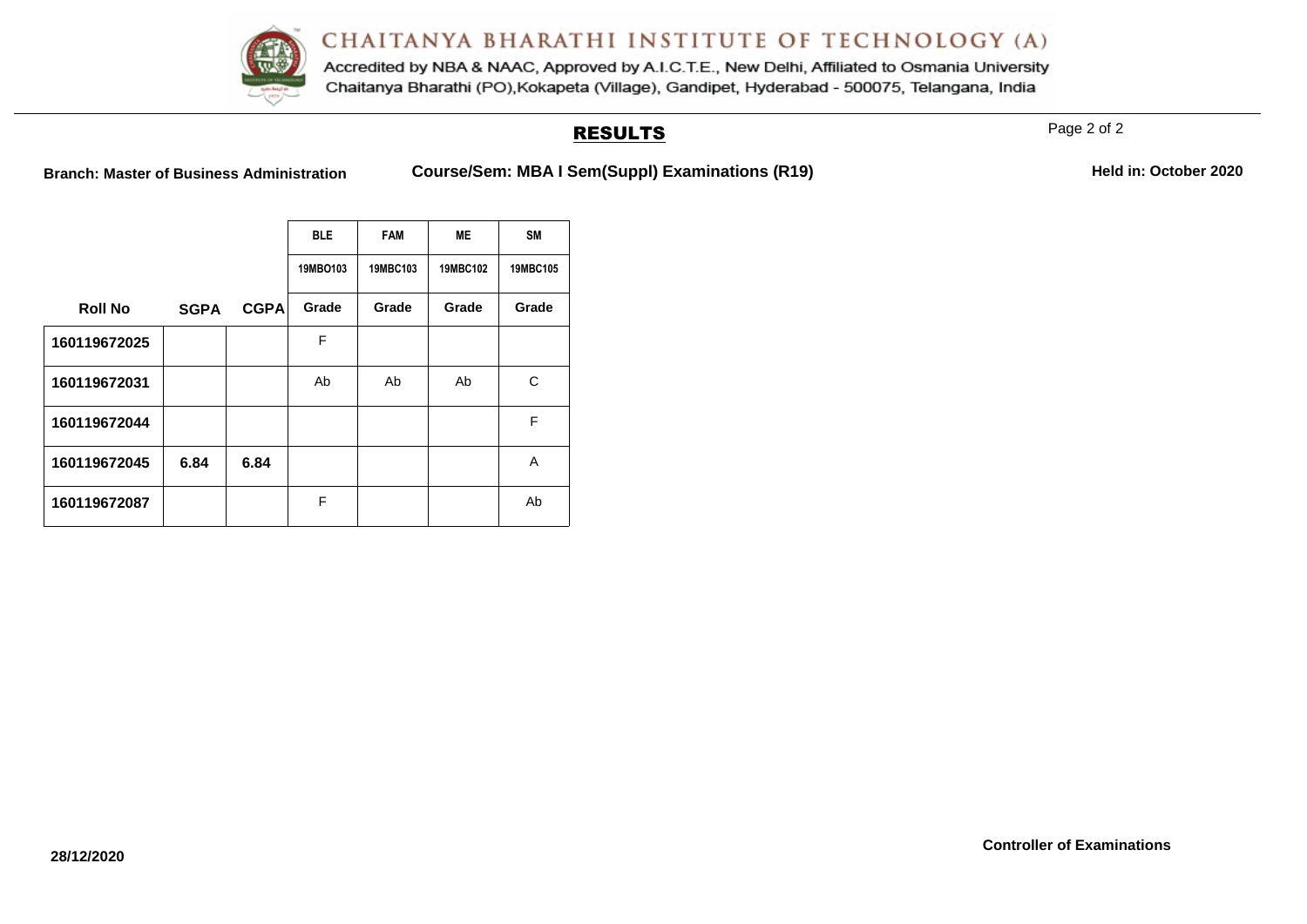Accredited by NBA & NAAC, Approved by A.I.C.T.E., New Delhi, Affiliated to Osmania University Chaitanya Bharathi (PO), Kokapeta (Village), Gandipet, Hyderabad - 500075, Telangana, India

### RESULTS

Page 1 of 2

**Branch: Master of Business Administration <b>Course/Sem: MBA II Sem (Suppl) Examinations (R16)** 

|  |  | Held in: October 2020 |  |
|--|--|-----------------------|--|
|--|--|-----------------------|--|

|                |             |             | <b>BRM</b> | <b>FM</b> | <b>HRM</b> | OM       | <b>OR</b> | Seminar  |
|----------------|-------------|-------------|------------|-----------|------------|----------|-----------|----------|
|                |             |             | 16MBC114   | 16MBC113  | 16MBC112   | 16MBC116 | 16MBC115  | 16MBC119 |
| <b>Roll No</b> | <b>SGPA</b> | <b>CGPA</b> | Grade      | Grade     | Grade      | Grade    | Grade     | Grade    |
| 160116672030   | 4.92        |             |            | C         |            |          | D         |          |
| 160116672041   | 4.87        | 5.25        |            | D         |            |          |           |          |
| 160116672046   | 5.20        |             |            | D         |            |          | D         |          |
| 160116672087   |             |             |            |           |            |          | F(Ab)     |          |
| 160116672095   |             |             |            | F         |            | F        |           |          |
| 160117672053   | 4.70        |             |            |           |            | D        | D         |          |
| 160118672012   |             |             |            | F(Ab)     |            |          | $B+$      |          |
| 160118672013   | 5.31        | 5.37        |            |           |            |          | $C+$      | --       |
| 160118672021   | 6.12        | 6.33        |            |           |            |          | B         |          |
| 160118672032   | 6.18        | 6.45        |            |           |            |          | $B+$      |          |
| 160118672035   | 5.63        |             |            | B         |            |          | $C+$      | --       |
| 160118672037   | 5.64        | 5.83        |            |           |            |          | Α         |          |